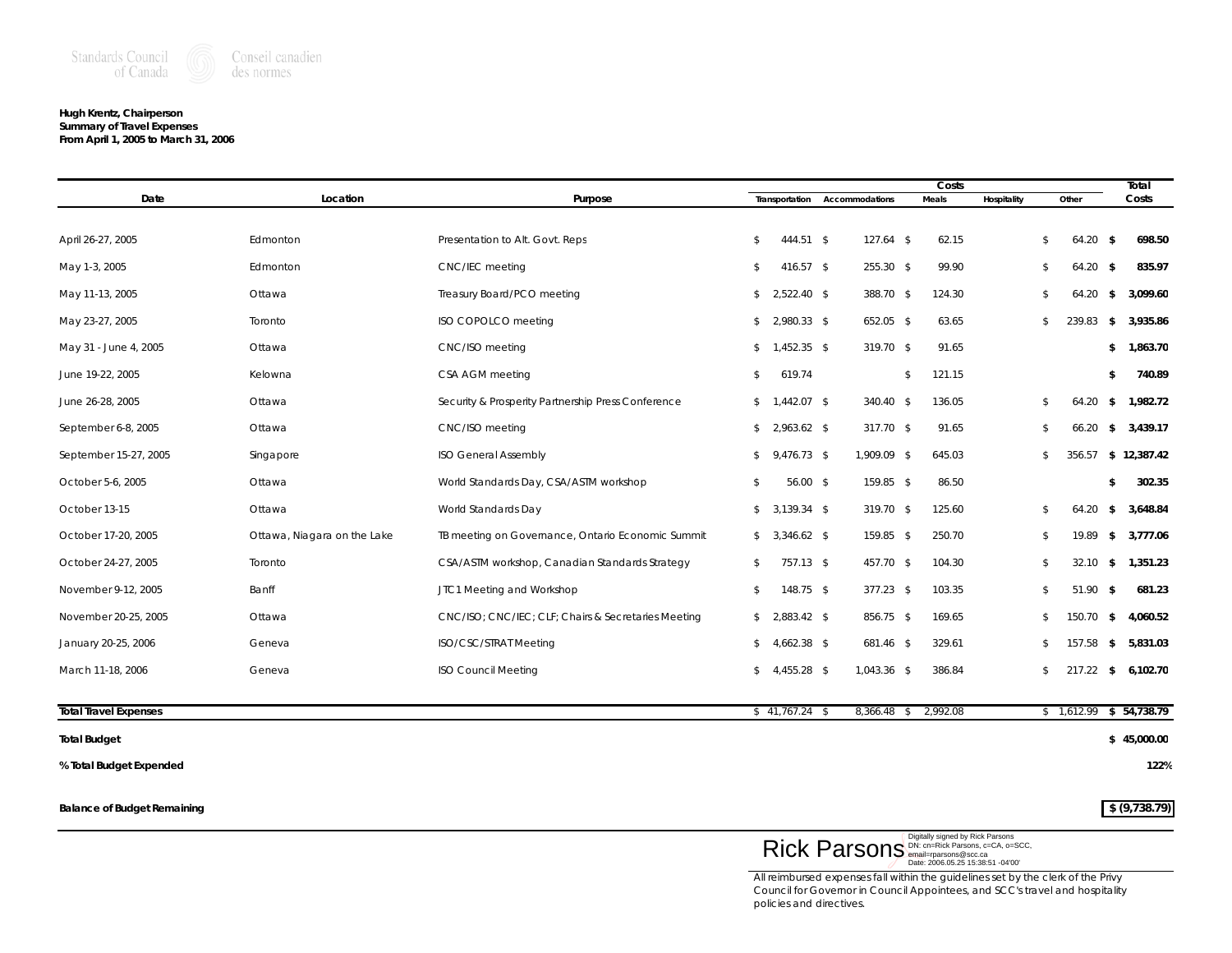

## **Hugh Krentz, Chairperson**

**Summary of General Council & Strategic Sessions Travel Expenses From April 1, 2005 to March 31, 2006**

|                              |                  |                                                              |                 |                               |      | Costs  |             |        |      | Total       |
|------------------------------|------------------|--------------------------------------------------------------|-----------------|-------------------------------|------|--------|-------------|--------|------|-------------|
| Date                         | Location         | Purpose                                                      |                 | Transportation Accommodations |      | Meals  | Hospitality | Other  |      | Costs       |
| April 19-22, 2005            | Ottawa           | Council/Strategy meeting (expended from 40K & 13K budget) \$ | 2,910.13 \$     | 469.20 \$                     |      | 153.80 |             | 64.20  | -S.  | 3,597.33    |
| June 6-9, 2005               | Ottawa           | Audit/Council meetings (expended from 40K budget)            | $$2,883.13$ \$  | 479.55 \$                     |      | 165.55 |             | 42.80  | -S   | 3,571.03    |
| September 12-14, 2005        | Ottawa & Toronto | SCC/CGC; SCC Meeting                                         | $$2.058.21$ \$  | $369.70$ \$                   |      | 103.40 |             | 64.20  | - \$ | 2,595.51    |
| December 4-9, 2005           | Ottawa           | <b>SCC/CGC/Audit Meetings</b>                                | $$2.878.26$ \$  | $155.25$ \$                   |      | 24.20  |             | 81.50  | -S   | 3,139.21    |
| February 22-23, 2006         | Ottawa           | Planning meetings with staff                                 | $$1,723.98$ \$  | 156.40 \$                     |      | 12.35  |             | 7.30.  | - 56 | 1,910.03    |
| <b>Total Travel Expenses</b> |                  |                                                              | $$12,453.71$ \; | 1,630.10                      | - \$ | 459.30 |             | 270.00 |      | \$14,813.11 |

**The meetings listed above are part of the 40K budget allocated for Council meetings in Ottawa, as well as the 13K budget for the Council Strategic Session. No specific budget amount has been allocated to the Chairperson for these meetings.**

> *All reimbursed expenses fall within the guidelines set by the clerk of the Privy Council for Governor in Council Appointees, and SCC's travel and hospitality policies and directives.*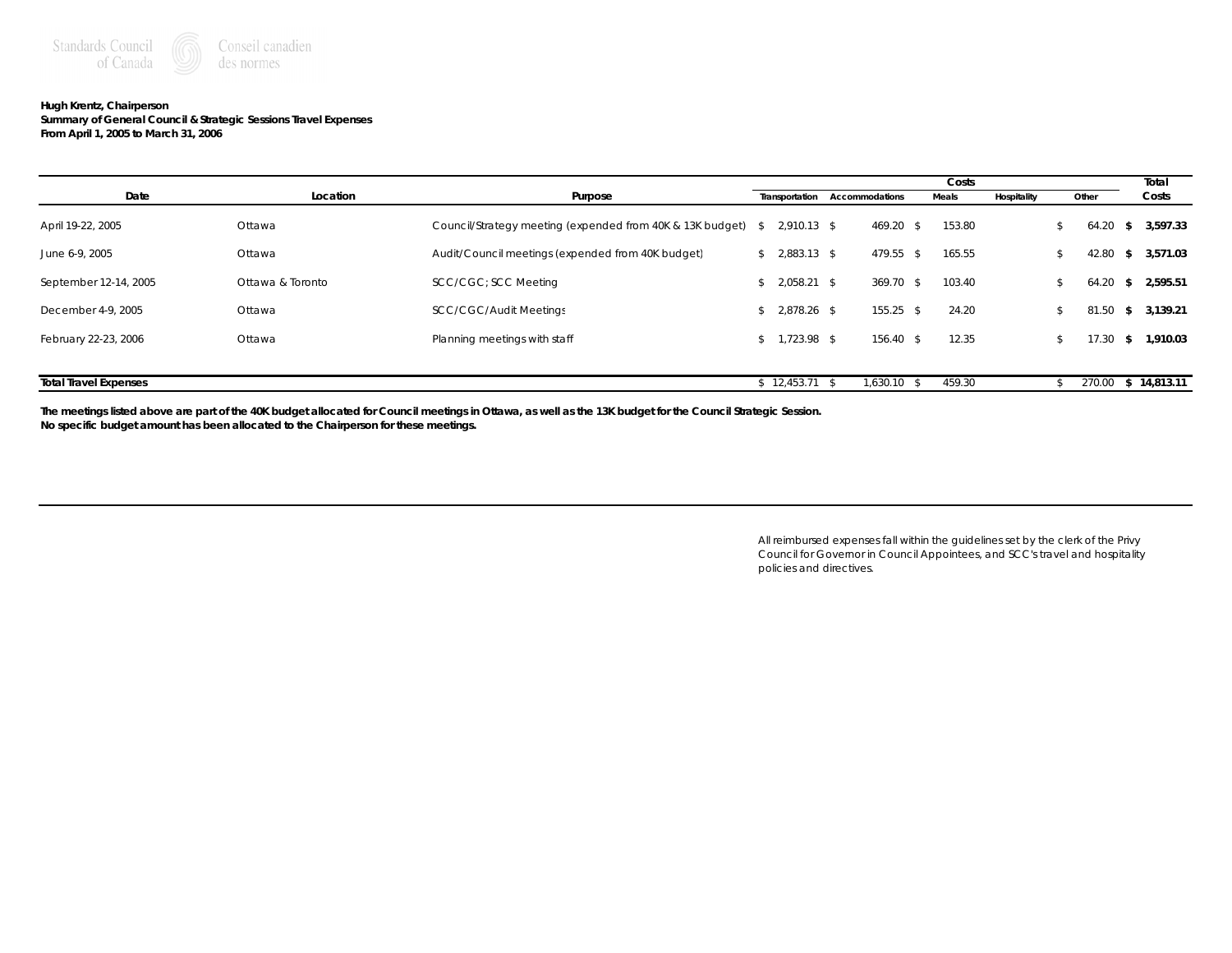# **Peter Clark, Executive Director**

**Summary of Travel and Hospitality Expenses From April 1, 2005 to March 31, 2006**

|                       |                       |                                                           |              |                |                |             | Costs        |                         |              |             | Total               |  |
|-----------------------|-----------------------|-----------------------------------------------------------|--------------|----------------|----------------|-------------|--------------|-------------------------|--------------|-------------|---------------------|--|
| Date                  | Location              | Purpose                                                   |              | Transportation | Accommodations |             | <b>Meals</b> | Hospitality             |              | Other       | Costs               |  |
| April 13, 2005        | Knoxville - Ottawa    | Attend meeting for re-appointment                         | $\mathbb{S}$ | 1,334.50 \$    |                | 111.86 \$   | 17.30        |                         |              |             | \$<br>1,463.66      |  |
| April 24-26, 2005     | Geneva                | DEVCO/CAG                                                 |              |                |                |             |              |                         | \$           | 146.79 \$   | 146.79              |  |
| April 24-28, 2005     | Geneva - Turkey       | DEVCO/CAG - 49th EOQ Congress                             | \$           | 5,187.77 \$    |                | 390.33 \$   | $162.65$ \$  | 89.66 \$                |              | $22.19$ \$  | 5,852.60            |  |
| May 7-15, 2005        | San Jose, Costa Rica  | 2005 COPANT GA                                            | \$           | 3,847.43 \$    |                | $621.44$ \$ | 133.35 \$    | $122.57$ \$             |              | 555.85 \$   | 5,280.64            |  |
| May 23-24, 2005       | Toronto               | ISO COPOLCO meeting                                       | \$           | 640.19 \$      |                | $217.35$ \$ | 17.30        |                         | \$           | 99.50 \$    | 974.34              |  |
| June 3, 2005          | Toronto               | E.H.R Steering Committee Meeting                          | \$           | 733.69         |                |             |              |                         |              |             | \$<br>733.69        |  |
| June 6-7, 2005        | Toronto               | E.H.R (Health Infoway) and CSA Mtgs                       | \$           | 586.12 \$      |                | 148.35 \$   | 49.95        |                         |              |             | \$<br>784.42        |  |
| June 10-15, 2005      | Geneva, Switzerland   | ISO/TMB and IEC CB                                        | \$           | $6,943.76$ \$  |                | 737.72 \$   | 452.49 \$    | 209.90 \$               |              | 418.62 \$   | 8,762.49            |  |
| June 16-21, 2005      | Kelowna               | CSA Annual conference                                     | \$           | 740.81         |                |             |              |                         |              |             | \$<br>740.81        |  |
| June 16-21, 2005      | Kelowna               | CSA 2005 Annual Conference                                | \$           | $28.20$ \$     |                | 418.86 \$   | $46.35$ \$   | 469.00                  |              |             | \$<br>962.41        |  |
| August 22-24, 2005    | Winnipeg & Calgary    | 10th World Congress/E.H.R Standards Steering Committee    | \$           | 1,208.17 \$    |                | 250.68 \$   | 134.10       |                         |              |             | \$<br>1,592.95      |  |
| August 23, 2005       | Winnipeg              | E.H.R. Standards Steering Committee                       |              |                |                |             |              | \$<br>70.00             |              |             | \$<br>70.00         |  |
| August 29, 2005       | Ottawa                | <b>Business Lunch</b>                                     |              |                |                |             |              | \$<br>38.06             |              |             | \$<br>38.06         |  |
| August 15, 2005       | Ottawa                | <b>Business Lunch</b>                                     |              |                |                |             |              | \$<br>44.78             |              |             | \$<br>44.78         |  |
| June 8, 2005          | Ottawa                | 87th Council Meeting                                      |              |                |                |             |              |                         | $\mathbb{S}$ | 42.83 \$    | 42.83               |  |
| August 29, 2005       | Ottawa                | <b>ANSI/SCC Bilateral Meeting</b>                         |              |                |                |             |              | \$<br>180.00            |              |             | \$<br>180.00        |  |
| August 30, 2005       | Ottawa                | <b>ANSI/SCC Bilateral Meeting</b>                         |              |                |                |             |              | \$<br>99.81             |              |             | \$<br>99.81         |  |
| September 6, 2005     | Ottawa                | Meeting with SCC Chair                                    |              |                |                |             |              | \$<br>233.08            |              |             | \$<br>233.08        |  |
| September 14-26, 2005 | Singapore, China      | ISO GA 2005/SAC Meeting                                   | \$           | 11,372.21 \$   |                | 1,542.28 \$ | 589.58 \$    | 263.69 \$               |              | $117.97$ \$ | 13,885.73           |  |
| September 17, 2005    | Singapore, China      | ISO GA - Dinner Meeting                                   |              |                |                |             |              | $\sqrt[6]{2}$<br>115.32 |              |             | \$<br>115.32        |  |
| October 16-28, 2005   | Capetown/Buenos Aires | <b>IEC General Assembly/IRAM</b>                          | \$           | 15,092.90 \$   |                | 2,545.53 \$ | 294.51       |                         | \$           | 301.83 \$   | 18,234.77           |  |
| November 1, 2005      | Ottawa                | Business Lunch/Dinner - South African Bureau of Standards |              |                |                |             |              | \$<br>369.66            |              |             | \$<br>369.66        |  |
| November 13-14, 2005  | Washington            | <b>NEMA Conference</b>                                    | $\mathbb{S}$ | 798.32 \$      |                | 327.01 \$   | 42.90        |                         | $\mathbb{S}$ | $93.83$ \$  | 1,262.06            |  |
| Nov 29-Dec 5, 2005    | Taupo, New Zealand    | ISO/TMB MSS Working Group                                 | \$           | 10,384.90 \$   |                | 328.68 \$   | 273.80       |                         | \$           |             | 264.24 \$ 11,251.62 |  |